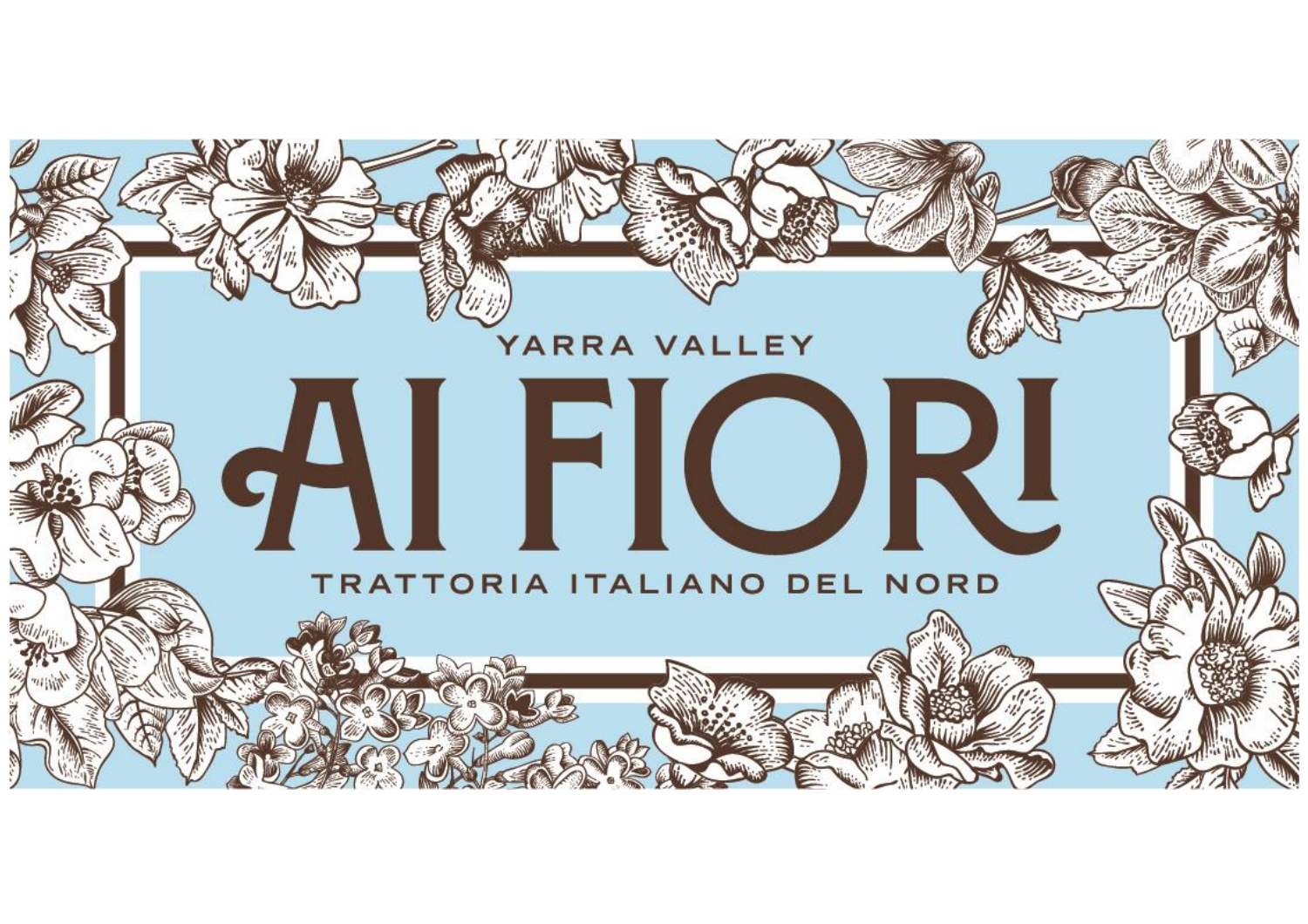### ANTIPASTI

*Pair with 2020 Blanc de Blanc 12*

Fresh locally made ciabatta with Soumah olive oil | 6

Wood fired garlic and herb ciabatta | 8

House pickled vegetables and marinated olives | 12

## PRIMI

Antipasti Board | 38 Selection of cured meats, seafood, house pickled and roasted vegetables, crostini Add an Italian cheese | 12 per serve *Pair with 2021 Ai Fiori Rosato 12*

Polenta | 18 Baked pecorino polenta, marinated mushrooms, spinach, parmesan, truffle oil *Pair with 2021 Upper Ngumby Pinot Noir 15*

Burrata | 20 House made toasted focaccia, burrata, Coppa ham, Viognier soaked figs, pickled walnuts, truffle honey *Pair with 2019 SV Viognier 15*

Prawns | 22 Wood fired prawns, garlic and lemon butter *Pair with 2021 SV Savarro 12*



#### *Please notify staff of any dietary requirements as some dishes can be modified. However, Soumah cannot guarantee a total absence of traces of allergens. 20% Surcharge on Public Holidays | \$35 min. spend on food per adult | No splitting bills*

# CONTORNI

Insalata | 12 Salad of radicchio, orange, almond, radish, red onion, raspberry vinaigrette

Cavoletto di bruxelles | 12 Roasted brussel sprouts, walnut crumb, walnut oil

Patate Arrosto | 12 Roasted potatoes, garlic, rosemary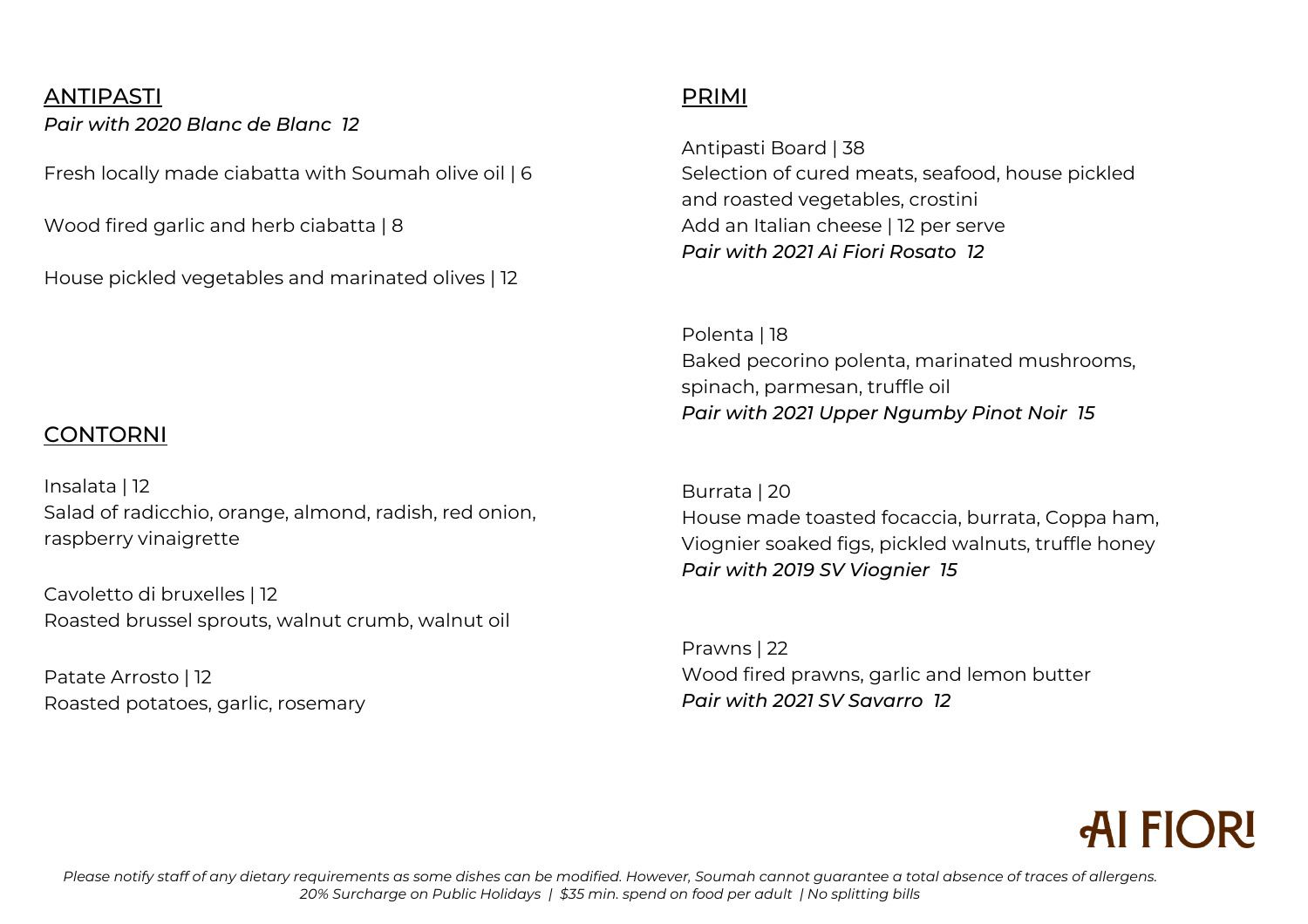# PIZZA

Margherita | 26 San Marzano tomato, basil oil, buffalo mozzarella Add hot salami | 6 per serve Add Prosciutto di Parma | 8 per serve *Pair with 2021 Ai Fiori Rosato 12*

#### Funghi | 28

Swiss brown mushrooms, truffle oil, confit garlic and chickpea, porcini dust, buffalo mozzarella, parsley *Pair with 2019 Upper Ngumby Chardonnay 15*

#### Verdura | 28

San Marzano tomato, roasted eggplant, green olive, pumpkin, artichoke, goat's fetta, basil oil, pine nut *Pair with 2020 d'Soumah Cabernet Merlot 11*

### Capricciosa | 28

San Marzano tomato, shaved ham, mushroom, olive, white anchovy, buffalo mozzarella *Pair with 2019 The Butcher 17*

Salsiccia di Maiale | 28 San Marzano tomato, pork sausage, roasted fennel, chilli, buffalo mozzarella *Pair with 2019 SV Viognier 15*

# SECONDI

Pollo | 38 Grilled spatchcock, Pinot Noir braised lentils, leek, roasted carrot, broccolini *Pair with 2019 Upper Ngumby Chardonnay 15*

Pesce del giorno | 38 Fish of the day, white beans, kipfler potato, olives, roast capsicum sugo, basil oil *Pair with 2019 SV Viognier 15*

Pappardelle | 36 Slow cooked buffalo ragu, stuffed green olives, parmesan, parsley, pappardelle pasta *Pair with 2020 SV Cabernet Sauvignon 15* 

Orecchiette | 34 Portobello, porcini and pine mushrooms, garlic, chilli, cream, parmesan, orecchiette pasta *Pair with 2021 Upper Ngumby Pinot Noir 15*